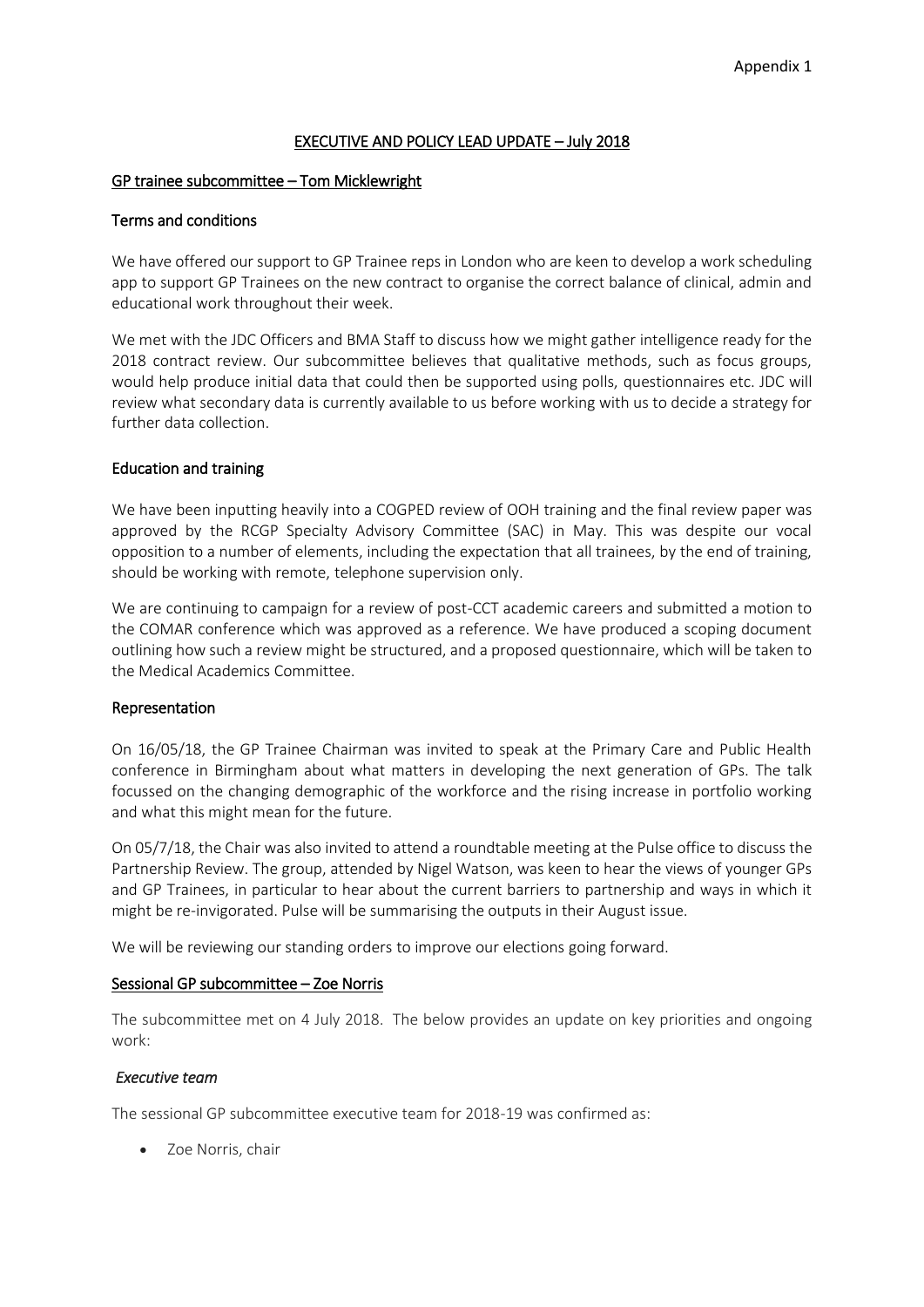- Krishan Aggarwal, deputy chair
- Matt Mayer, exec member
- Ben Molyneux, exec member

### *4 July meeting*

The main items were:

- Andrew Dearden attended the meeting to discuss transitional funding arrangements;
- the BMA's response to the upcoming DDRB pay recommendation; and
- Update on the DHSC partnership model review and sessional input.

### *Ongoing work*

Virtual practice model – The subcommittee has developed a workforce retention proposal that draws on elements of the GP chambers model and the success of the Somerset GP Career Plus model, providing GPs with access to structured CPD, mentoring and peer support in return for a minimum number of sessions in a local health system. A draft proposal is currently being considered by the subcommittee and GPC exec.

**DHSC partnership model review**  $-$  Zoe, along with Krishna Kasaraneni is representing the GPC on the review working group.

Pensions – Krishan continues to represent sessionals on various groups relating to pensions and Capita. Legal advice is being sought on challenging the implementation of annualization, potentially on grounds of discrimination. There are also ongoing meetings with NHS England, Capita and NHS pension authority about the administration of locum pensions.

Locum email addresses – There have been further meetings to find a mechanism to allow all locums in England working in the NHS to have access to NHS.net email addresses. Guidance encouraging GP practices to act as sponsors for locums to obtain NHS.net email addresses is being drafted with NHS England and further work is ongoing to look at how locums can get access to email addresses through NHS England.

Indemnity – Matt Mayer continues to feed into discussions that GPC is having about the new indemnity scheme, with a focus on how this will affect both sessionals and particularly OOH colleagues.

GPs working in atypical organisations – Ben has been working with contracts and regs and BMA staff to develop guidance about contractual arrangements for GPs working in atypical organisations. A draft will be circulated to the subcommittee and relevant policy groups shortly.

Model terms and conditions for locum GPs – draft documents are with BMA law following comments from subcommittee, devolved nation execs and contracts and regulations. Plan is to finalise over the summer for publication in September.

Low volume appraisal guidance – Paula Wright has worked with representatives from GPC exec, contracts and regs, ETW and RCGP to contribute to NHS England guidance to standardise and ensure transparency during the appraisal process for those GPs doing fewer clinical sessions. The guidance is due to be published by NHS England shortly. Consideration is now being given to arrangements for GPs returning from abroad.

### Representation – Bruce Hughes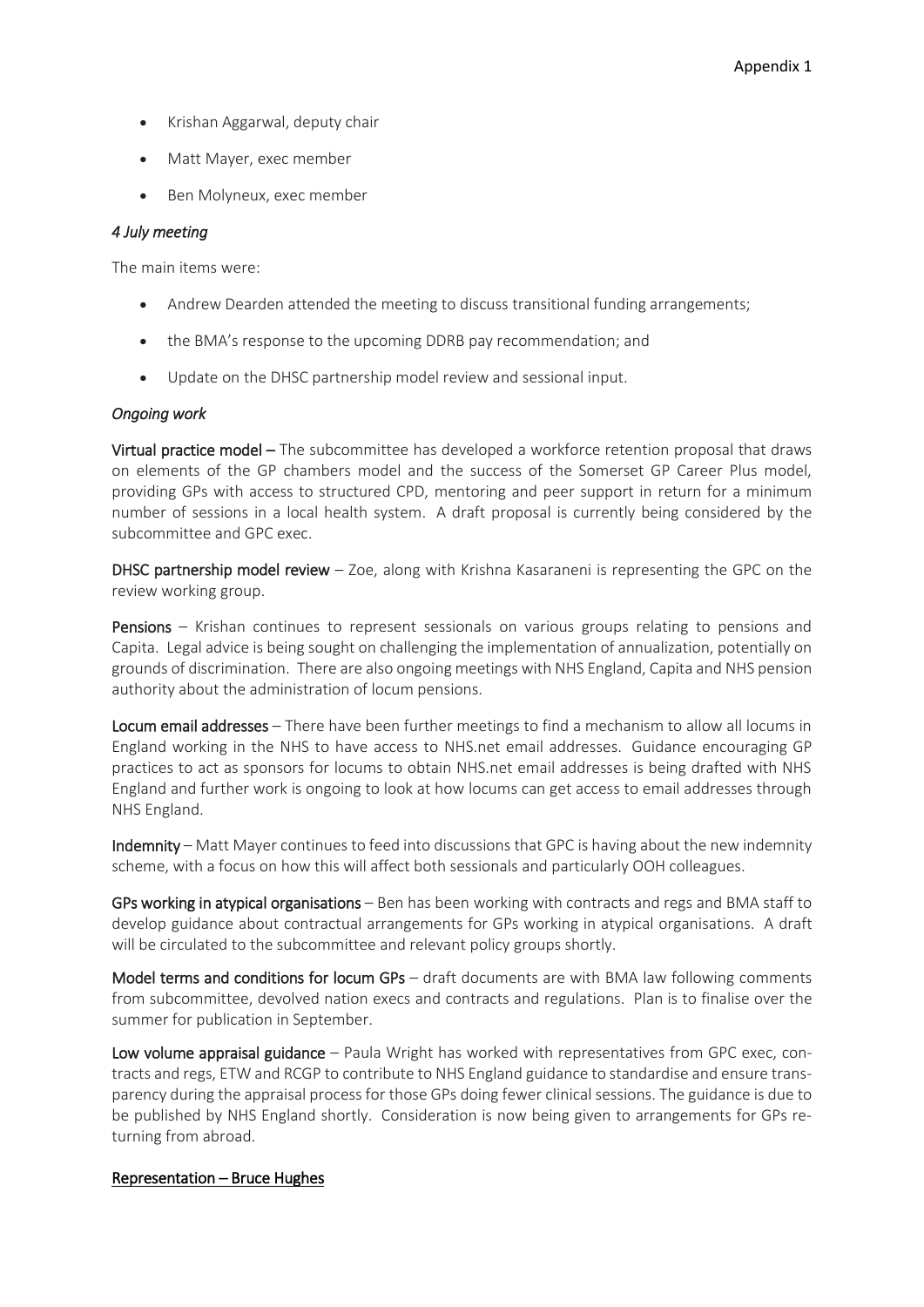### Policy Lead selection process

The review of the UK Policy Lead selection process has been agreed at GPC UK.

### Policy Groups

The procedure for allocating to GPC UK Policy groups has been agreed and the process has begun. Care has been taken to include and distribute members from the devolved nations GPCs, GPC England, and the Sessionals and Trainees Subcommittees.

### Gender Diversity

The Task and finish group led by Rachel Ali is meeting next week to review the responses to the two surveys.

### Speaker of the House

The (online) election process for the Speaker of the House has been completed following the successful evaluation.

### GPC Elections

Following the ARM the final make up of GPC England/UK is now known

### Dispensing policy group – David Bailey

We are discussing a joint presentation with PSNC on drug reimbursement that we hope will be ready to share in September. Andy Green and I met them recently also regarding their hopes for contract renegotiation separately from reimbursement.

## RECURRENT AND SUSTAINABLE FUNDING AND RESOURCES

## General Practice Forward View – Chandra Kanneganti

## 2017/18 highlights

- GPC roadshows included a GPFV item.
- FOI request of CCG transformation monies and information provided to all LMCs on the funding they are entitled to.
- Success stories in helping LMCs to access funding.
- Direct liaison with between LMCs and NHS England through the LMC reference group.
- Survey with LMCs about the progress of the GPFV in their areas.
- BMA representation at the NHS England GPFV oversight group meeting
- Requested clarification from NHS England regarding recurrent and non-recurrent general practice funding spent over the past two years. We are still awaiting a response. .
- GPFV 2 year on report highlighted that the GPFV is not delivering on its commitments.

### Future work

- Continue to assist LMCs to access funding and support that is available to general practice and raise any issues experienced at a national level.
- Analysis of GP investment data released by NHS Digital in September 2018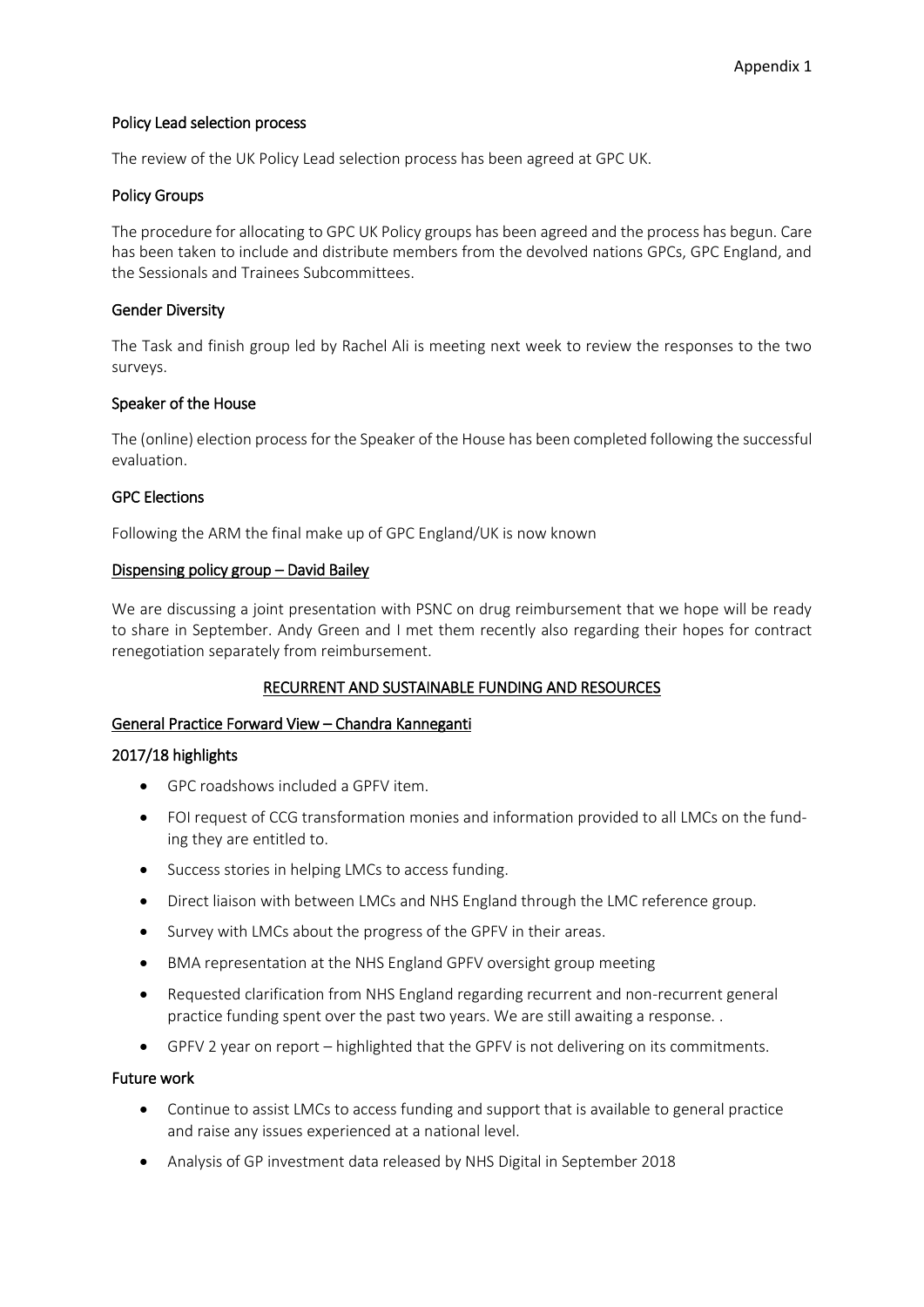## A WORKFORCE STRATEGY THAT IS RECURRENTLY FUNDED TO ENABLE EXPANSION

## Education, Training and Workforce – Helena McKeown

### Primary Care leadership development

I attended the national working group on primary care leadership development and emphasised the role of LMCs in primary care leadership. One might well ask where has all the money promised in the GPFV for this gone as we scrabble around for partners to support GP expenses to develop leadership. We're meeting regularly and at least we're well and truly at the table now.

### Expansion of mental health therapists in primary care pathways

NHSE have produced a draft guidance document for GPs and commissioners which, when finalised, will be published on the NHS England website. Donna Tooth has represented the GPC in ongoing discussions with NHS England and the RCGP and is working to resolve any remaining barriers to practices hosting mental health therapist via co-location. This includes premises capacity (one solution to this is to base the mental health therapists in one location within a locality, but then share their time across multiple practice sites) and to consider how many practices have outstanding business cases for additional estates funding; Resources – when mental health and other services have been hosted in the past, the cost of using the premises, e.g. facilities management, utilities, rent etc, have not been included in the commissioning budget; Expectations / sustainability – there has to be a clear understanding between commissioners and providers as to what is expected, how it has been costed, how much funding is available and for how long.

Ideally, it needs to be recurrently funded, which will enable mental health therapists to be embedded in the extended primary care team and assist with the broader delivery of preventative care for patients; Organisational development - if Practices are offered protected time to enable the whole practice team to consider how access to community mental health therapy could be embedded within the day to day running of the practice, there will be a greater chance of therapists becoming an accepted and essential part of the services practices offer to their patients.

### Clinical Pharmacists in general practice

We are working with Clinical and Prescribing on this for a complimentary workforce expansion paper and the clinical pharmacist paper(s). We have shared our initial thoughts confidentially with Ravi Sharma, NHS England's Clinical Pharmacist in GP Programme Lead, and received positive feedback to date.

### Working with Sessional subcommittee

We are working with the Sessionals as a significant part of our workforce and I met with the Sessional Exec again in May to discuss within-GPC representational concerns and mutual strategy.

### Physician Associates in primary care

We contributed our views to the new A5 booklet *Physician Associates, a working solution in primary care* has been posted to every GP practice in England to help raise awareness and provide a better understanding of the physician associate (PA) role. You can look at the materials provided on the [Faculty of physician associate \(FPA\) website.](http://www.fparcp.co.uk/employers/pas-in-general-practice) Ben Molyneux continues to represent GPC at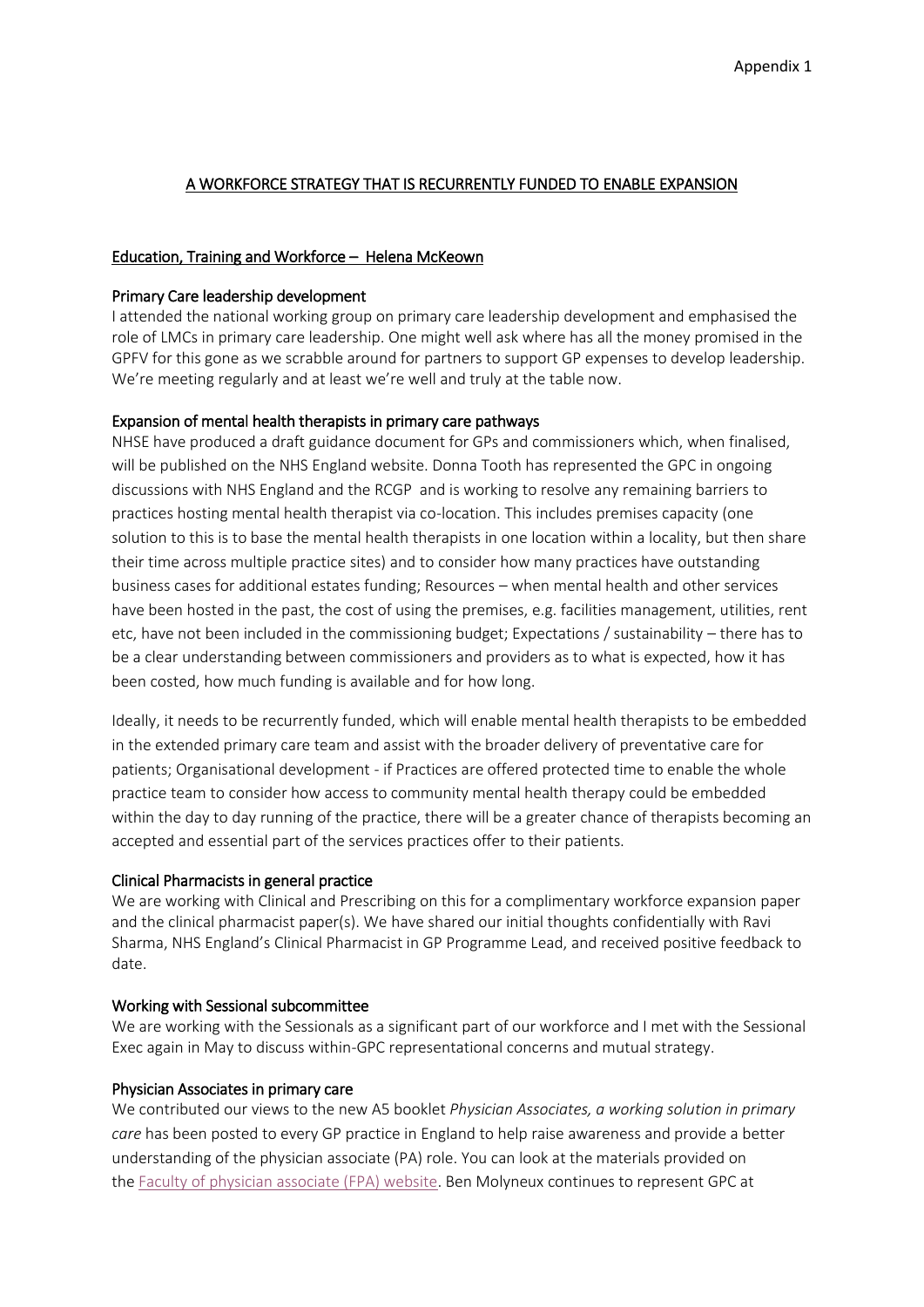national working group meetings. We are yet to receive clarification on how these roles will be funded, but the GMS contract discussions may shed some light on this.

### International GP Recruitment

ETW is indebted to the knowledge Terry John continues to bring to the International GP Recruitment Board as this programme matures. NHS England had invited us to support the process for interviewing international GPs as part of the programme but we reached an impasse with NHSE over funding LMC members' expenses to attend interviews. We are hopeful that NHS England will become the umbrella sponsor for general practice taking away the burden on GP practices going forward but accept that this is likely to take time to implement. Caroline Strickland and Arthy Hartwell recently met with senior NHS England counterparts and heard that they are doing a great deal to make this a reality as soon as possible.

Outside of the IGPR board we recognise there is some work needed to empower GP practices to apply for a sponsorship licence for non-UK GPs and GP Registrars and we are going to explore developing a summary/checklist to help GP practices navigate the sponsorship process (based on the guidance issued by the Home Office).

At the end of last year the Secretary of State had written to the Health Committee on the issue of Non-EEA General Practitioner Visa regulation and in response the Committee is seeking case examples where the process set out in his [letter](https://www.parliament.uk/documents/commons-committees/Health/Correspondence/2017-19/Letter-from-Secretary-of-State-for-health-to-Chair-of-Committee-Visa-restrictions-for-non-EU-Doctors-19-October-2017.pdf) is not working as planned. We are aware of trainees on GP training schemes, who having come to the end of their GP training have encountered problems applying to positions within GP surgeries. With some being unable to secure a post, or having to work in hospital medicine rather than risk any difficulties with their visa or worse still having to leave the UK because many GP practices do not hold a sponsorship license. We are currently collating evidence to forward to the Health Committee.

You can read more here[: http://www.parliament.uk/business/committees/committees-a-z/commons](http://www.parliament.uk/business/committees/committees-a-z/commons-select/health-committee/news-parliament-2017/gp-visa-issues-launch-17-19/)[select/health-committee/news-parliament-2017/gp-visa-issues-launch-17-19/.](http://www.parliament.uk/business/committees/committees-a-z/commons-select/health-committee/news-parliament-2017/gp-visa-issues-launch-17-19/) We have also put an advert in the news bulletin for GPC asking for case examples.

### Guide for newly qualified GPs

Shabana Alam-Zahir and Beth Roberts are writing a short guide for newly qualified GPs for the proposed new ETW website, something along the lines of -

"I've qualified as a GP, now what?" - the admin process - RCGP / GMC / performers list / indemnity including timelines.

- creating your working week things to consider
- post CCT opportunities inc. fellowships
- where and how to job hunt sites, agencies
- mentoring
- signposting to useful resources

### GP Occupational Health Service

I attended the BMA's Occupational Medicine Committee (OMC) with Sophie Sauerteig for their input into what a comprehensive UK-wide fit-for-purpose occupational health service for all GPs should look like Sophie has been mapping what's available across the UK currently and some initial attempts to cost a service have been started. The OMC are now inputting into the latest version of a document comparing what's currently available, for whom, how its paid for and draft service specification and estimated cost.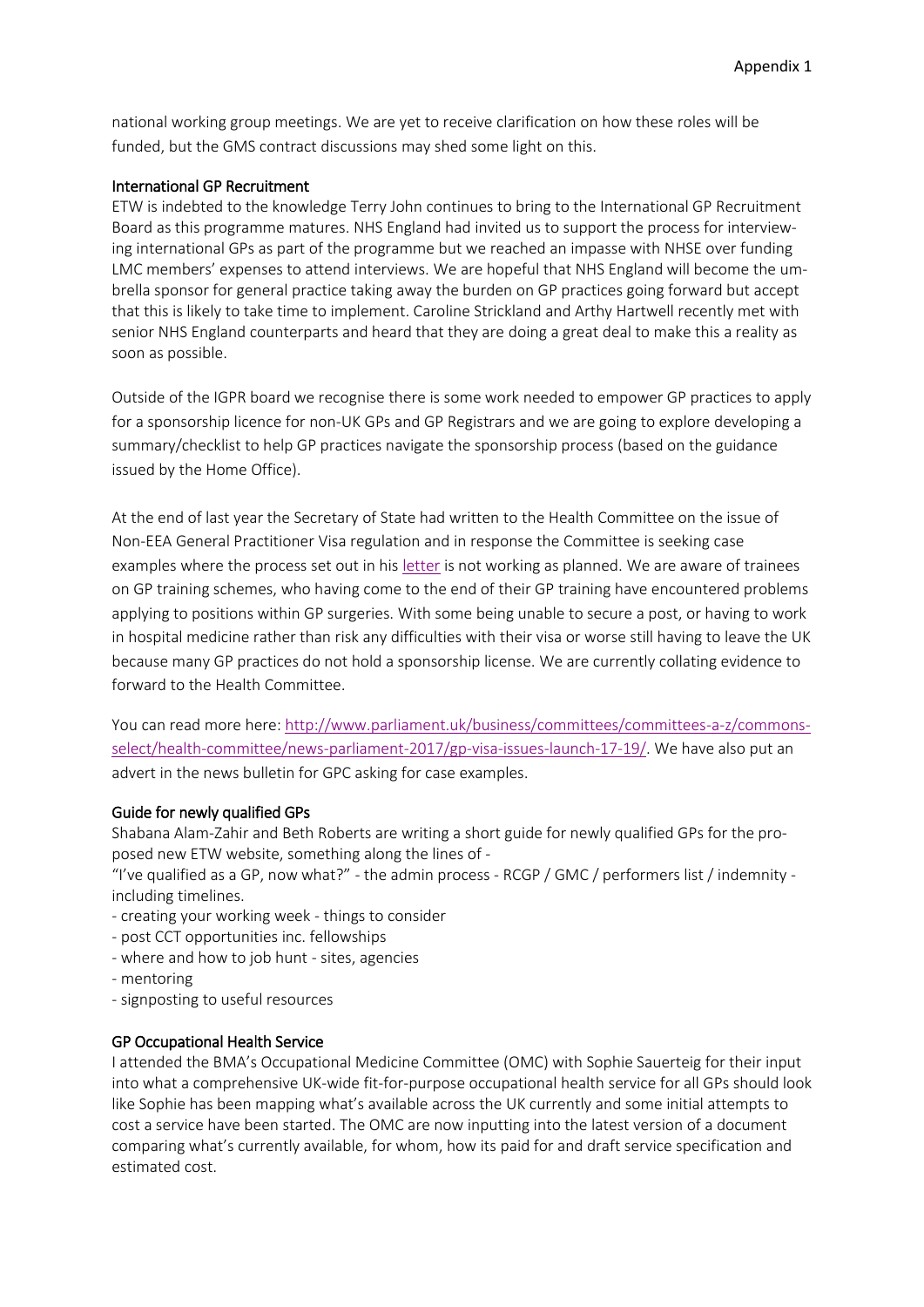### RCGP's trial of GP Specialist Accreditation

The RCGP are trialing a new accreditation for GPSIs, initially with dermatology GPSIs; we became aware of this by our representation on the RCGP Council and I am pursuing a meeting with Kamila Hawthorn, who is leading this at the RCGP as a VC of Council to discuss our views on potential separate accreditations for things that GPs currently do, and must be defended as able to continue to do without diplomas.

## Targeted GP Training (TGPT)

We remain positive in our support of some doctors who want to re-enter GP training. The GP trainees who passed their Work Place Based Assessments and one of the two required exams (either Applied Knowledge Test (AKT) or Clinical Skills Assessment (CSA)) but left training between August 2010 and February 2018 without passing the second exam will be given the chance to resume their training for 18 months (with six months additional in exceptional circumstances). There ar[e other criteria](https://hee.nhs.uk/our-work/targeted-gp-training-scheme) which must be met in order to qualify for the scheme, which must be borne in mind. The focus is on providing a re-entry route for those who were progressing in training but were unable to pass one of the exam components of the Membership of the Royal College of General Practitioners (MRCGP) qualification in the time available. Applications will follow the National Recruitment process and be open from August 2018 to February 2021, subject to GMC approval of the exam changes. Details, eligibility and how to apply are at: [https://gprecruitment.hee.nhs.uk](https://gprecruitment.hee.nhs.uk/)

### General Practice Workforce Advisory Board

We are monitoring the progress on the *General Practice Forward View* workforce commitments and raising any items for clarification at the regular Board meeting.

### RCGP ePortfolio

We co-produced a letter with GPTS to the RCGP, asking for BMA representation in their tendering of a new e-portfolio provider.

### Working with the Queens Nursing Institute on General Practice Nursing and Community Nursing

Alex Ottley (Senior Policy Advisor) and I had a very promising introductory meeting with the Queens Nursing Institute reviewing progress on the Nurses ten-point plan, in particular community nursing and Practice nursing, and subsequently they will also meet with Chaand Nagpaul as there are many shared retentions issues.

## NHS England regional GP Nursing boards

Mike Parks is going to join the group in London, but we need GP representatives on the groups to start influencing each regional GP nurse programme. Sumayya Allam, in the BMA Workforce and Innovation Policy Team, has been making these arrangements and the LMC reps should be confirmed shortly.

## MSK Practitioners

The MSK Practitioner announcement has, at the point of writing, had a last-minute hold-up. We are pressing ahead with CSP and RCGP colleagues to make sure practices, LMCs and local commissioners can use transformation funding and our joint guidance to get on with setting up pilot FCP (first contact physiotherapist) MSK community services.

### **Scotland**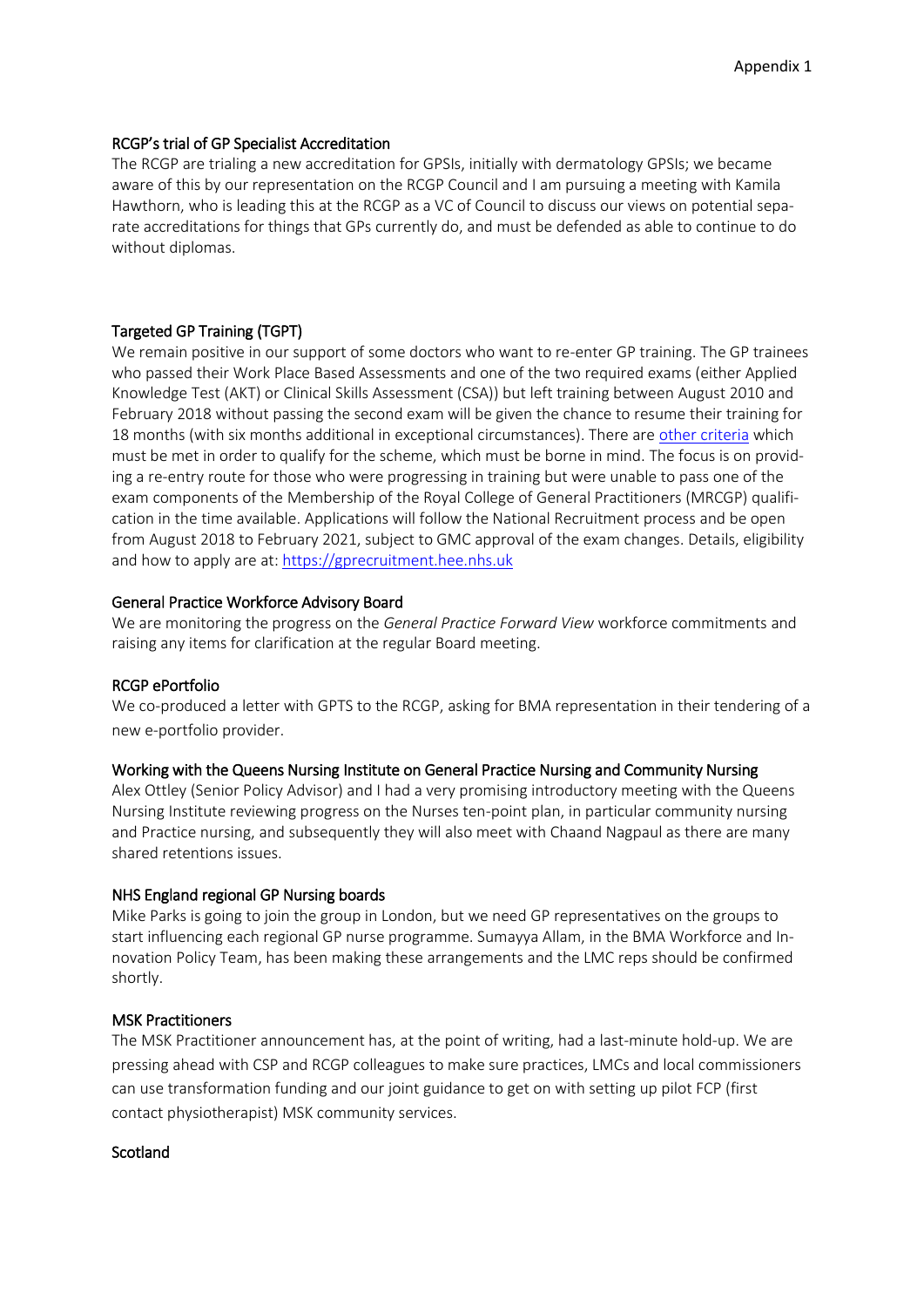The most current issue is the 3+1 (years as an ST1, ST2, ST3, then ST4) debate. Scottish GPC and RCGP have jointly argued it should be in general practice to further their ability to be a generalist and be consistent with the new contract. Both BMA and RCGP policy is to support longer training but that is not going to happen at this time. In addition, all trainees will move to a single employer throughout their hospital component as well as their GP component (where that already happens with NES).

### Wales

Wales has a number of things being considered within the GMS contract review workforce work stream and separately around trainee incentives, supporting training of wider workforce, Medical Practitioners List (MPL) review but nothing concrete. Wales have had single lead employer throughout training period which has been v well received.

#### N. Ireland

For the first time in a generation N Ireland are failing to fill our training posts.

## A SUSTAINABLE, LONG -TERM INDEMNITY PACKAGE FOR GENERAL PRACTICE

### Indemnity

In October 2017 the Secretary of State for Health and Social Care (DHSC) announced that the Government would develop a state-backed indemnity scheme for general practice in England. With an [update provided in June.](https://healthmedia.blog.gov.uk/2018/06/13/update-on-gp-indemnity-scheme/) The new scheme will be administered by NHS Resolution, but a decision has yet to be made on how the scheme will be operated, or by whom.

It is expected that all GPs undertaking GMS, PMS, APMS, plus any integrated care delivered under a NHS Standard contract will be covered by the scheme, as well as GPs working in prisons. It is also expected that all GP trainees will be covered, in addition to other medical professionals working for a practice in the provision of contracted services.

The provision of medico-legal support will not form part of the new schemes offering. Meetings to finalise the development of the scheme are ongoing between the GPC, the RCGP, NHS England, DHSC, Treasury and UK Government Investments representatives. Discussions on how the scheme should be funded will take place with GPC England Executive in the summer. GPC representatives continue to meet with the three main medical defence organisations to discuss progress. Although this scheme will be England only, the Welsh government has announced it will also introduce a state backed scheme in April 2019 which will be aligned as far as possible to the scheme in England. This is to ensure that GPs in Wales are not at a disadvantage relative to GPs in England and that GP recruitment and cross border activity will not be adversely affected by different schemes operating in both countries.

### ENABLING PRACTICES TO MANAGE THEIR WORKLOAD IN ORDER TO DELIVER SAFE SERVICES AND EMPOWER PATIENTS AND CAREERS AS PARTNERS IN CARE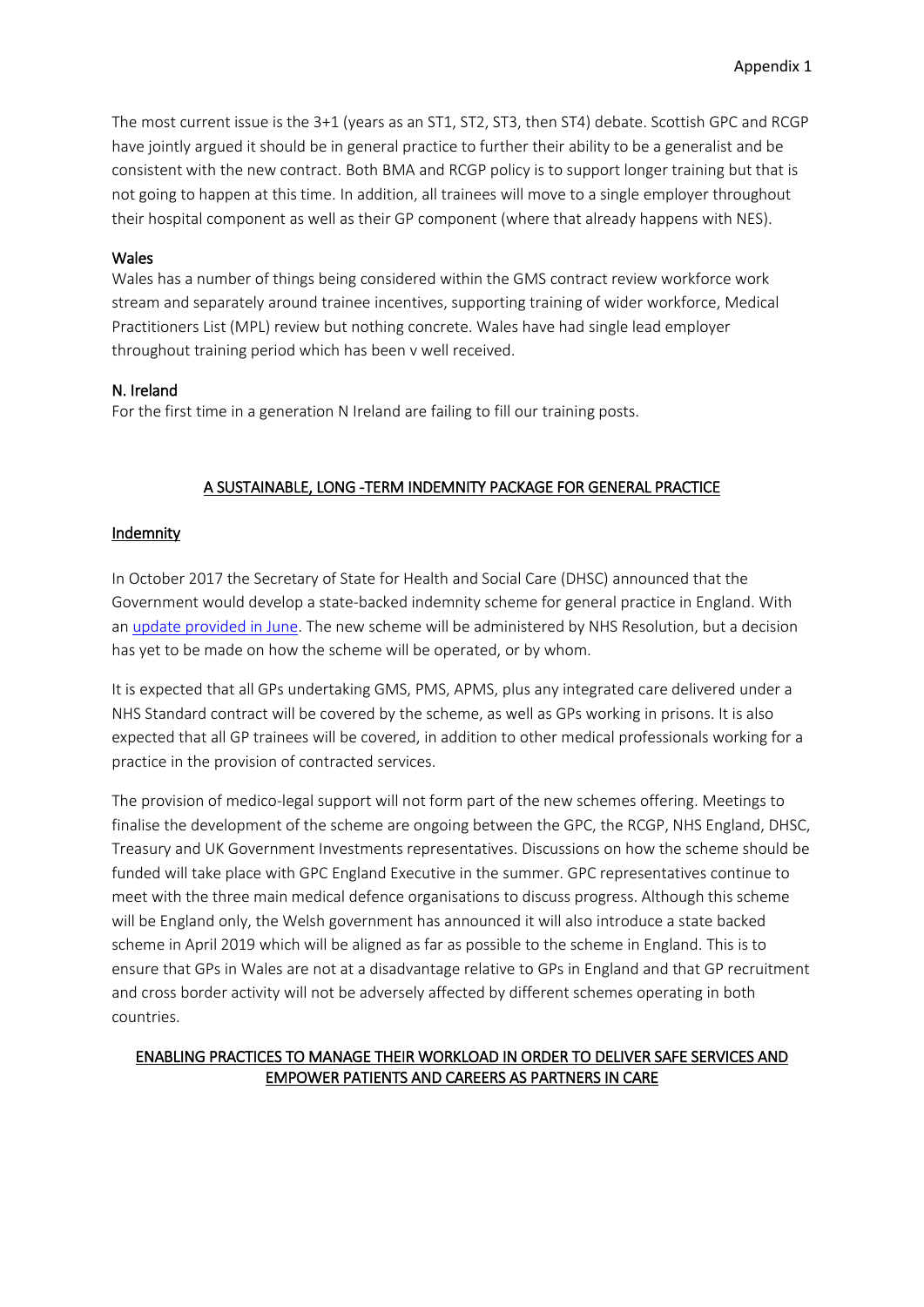### Clinical and Prescribing – Andrew Green

The QOF Review has been completed and submitted to the NHSE board, it will now be the subject of negotiations in preparation for changes, if any, in the 2019-20 year. We have also published a [focus on](https://www.bma.org.uk/-/media/files/pdfs/collective%20voice/committees/gpc/priorities/focus-on-gp-quality-indicators.pdf?la=en)  [quality indicators](https://www.bma.org.uk/-/media/files/pdfs/collective%20voice/committees/gpc/priorities/focus-on-gp-quality-indicators.pdf?la=en) provide background and context in preparation of the forthcoming negotiations to QOF and the potential changes to the QOF following the QOF review. We have also met with the NHSE Diabetes Team about proposed changes for diabetes, which could be implemented on clinical grounds irrespective of any wider changes.

We met with NHSE concerning Gender Services Commissioning and although the service envisaged is broadly in line with the model proposed by the BMA, there remains great uncertainty about the arrangements between now and then. Subsequently, we have written once more to NHSE about local problems that have been brought to our attention by LMCs

The BMA Board of Science invited me to contribute to their symposium on Antimicrobial resistance.

There have been a couple of meetings about low value interventions. The group that produced the OTC/low value medicines guidance has met again, and there are a couple of potentially positive outcomes, as they are looking at specials, ACBS, and such things as dressings appliances and nutritional supplements. I would hope that we could remove the need for FP10s for many of these items. A similar group has met looking at hospital procedures, and again there may be some possible wins here, as the proposed restrictions are less onerous than many CCGs have in place already, and the need for individual funding requests would be greatly reduced.

We met, along with GPC's dispensing policy group, with the community pharmacy negotiators, to discuss their proposed new contract. They are particularly keen to know how much information we want them to tell us about their interactions, clearly a Goldilocks problem.

There was also a meeting with the team responsible for enacting the SoS's wish to ensure that all patients get an **annual medication review**. You will not be surprised to hear that fully funded pharmacy input into practices was my main suggestion.

### Workload – Matt Mayer

The Workload policy group has mainly been focusing on enacting the LMC Conference motions of March 2018 via the outcomes of the workload themed debate.

## Producing Examples of Workload Management Systems from around the Country

- Surveyed LMCs on ways of workload management, including but not limited to Hubs
- Collated above data by topic and model
- Looked particularly at what works in some areas and what doesn't in others
- Currently drafting a further guidance document with details of such systems so that localities may decide what (if any) works best for them

## Producing Further Workload Control Tools & Tackling Unnecessary Workload

- Production of a generic Home Visiting policy for optional utilisation by practices
- Ongoing liaison with the BDA, NHSE and 111 to ensure dental patients are not directed to GPs, especially out-of-hours
- Promotion of an avoidable appointment audit toolkit
- Liaison with NHS Digital re: logging of all work hours undertaken by GPs, including "dark workload" which is not ordinarily logged (admin, queries, tasks, scripts)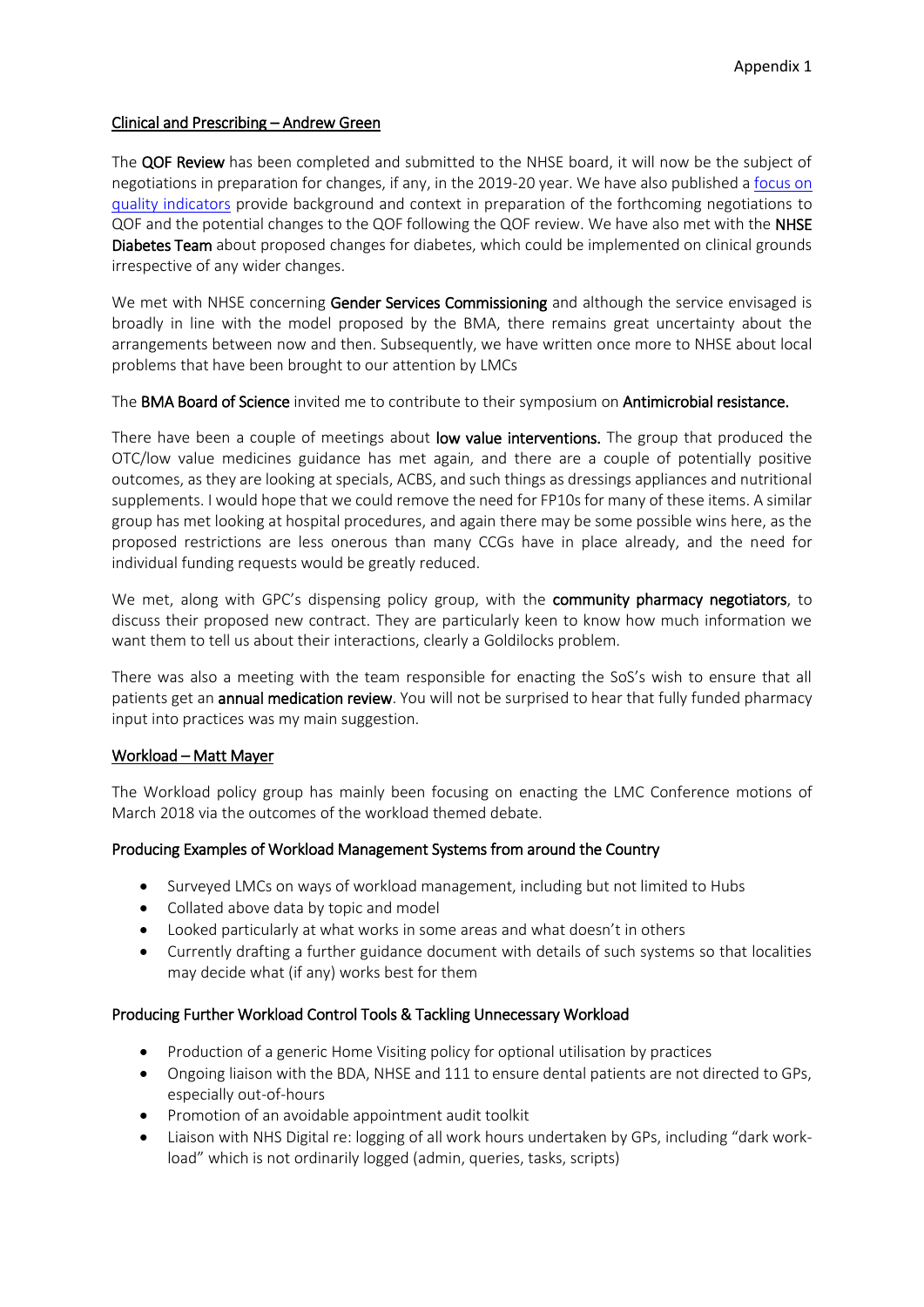## Workload Data Collection

• Working with NSHE/NHSD data collection working group to gather data on GP workload to facilitate the above objectives

### Integrated Urgent Care

• Representing GPC in the NHSE Integrated Urgent Care Steering Group to optimise efficiency in OOH/Urgent Care as well as reducing workload in-hours

### Social Prescribing and Self Care

• Participation in Parliamentary round table on public self-care to reduce workload pressures

# THE RETENTION OF A NATIONAL CORE CONTRACT FOR GENERAL PRACTICE THAT PROVIDES A HIGH-QUALITY SERVICE FOR PATIENTS

### Contracts and Regulation – Bob Morley

- Continuing to advise and support LMCs on local responses to NHS England's inappropriate position and CCG guidance on meeting reasonable needs and core hours subcontracting, in particular the "KLOE "document sent to selected practices by CCGs
- Guidance on out of area registration regulations has been updated
- Continued work with PFC on issues over collaborative payments for safeguarding work and wider guidance on contractual v. chargeable services; external QC opinion being obtained
- Work with NHS England and RCGP on regulation of "low volume "of clinical work; publication now imminent. Katie Bramall –Stainer leading for C and R supporting Mark Sanford-Wood.
- Additional workstream on doctors returning from abroad is now underway
- Constructive meeting, jointly with PFC, with Chief Coroner to discuss issues of concern identified by LMCs; follow up work planned
- Further liaison meeting with CQC and RCGP; concerns over the new phase of inspection regime raised; role of registration general practice programme board discussed, GPC will be attending registration issues workshop to be held shortly; ongoing concerns raised by LMCs/individual practices continue to be raised directly with CQC
- Krishan Aggarwal continuing to lead on PCSE performers list processes transformation
- Successfully challenged NHS England on local refusals to fund phased return of sick GPs
- Working with NHS England to complete new guidance on removal of violent patients and special allocation schemes – to be published imminently
- With C and P policy group, follow-up meeting with NHS England to discuss gender identity care consultation response and way forward on GP prescribing
- Updated guidance on private charging of registered patients published

## Commissioning and Working at Scale Group – Simon Poole

### Working at scale webinar

Following on from the 'Our profession, our future' event in Leeds, and the working at scale content in the national GPC contract roadshows in England, we used the content to develop a 'lunchtime learning' webinar for GPs. This CPD accredited webinar was held on  $3<sup>rd</sup>$  May, with others downloading the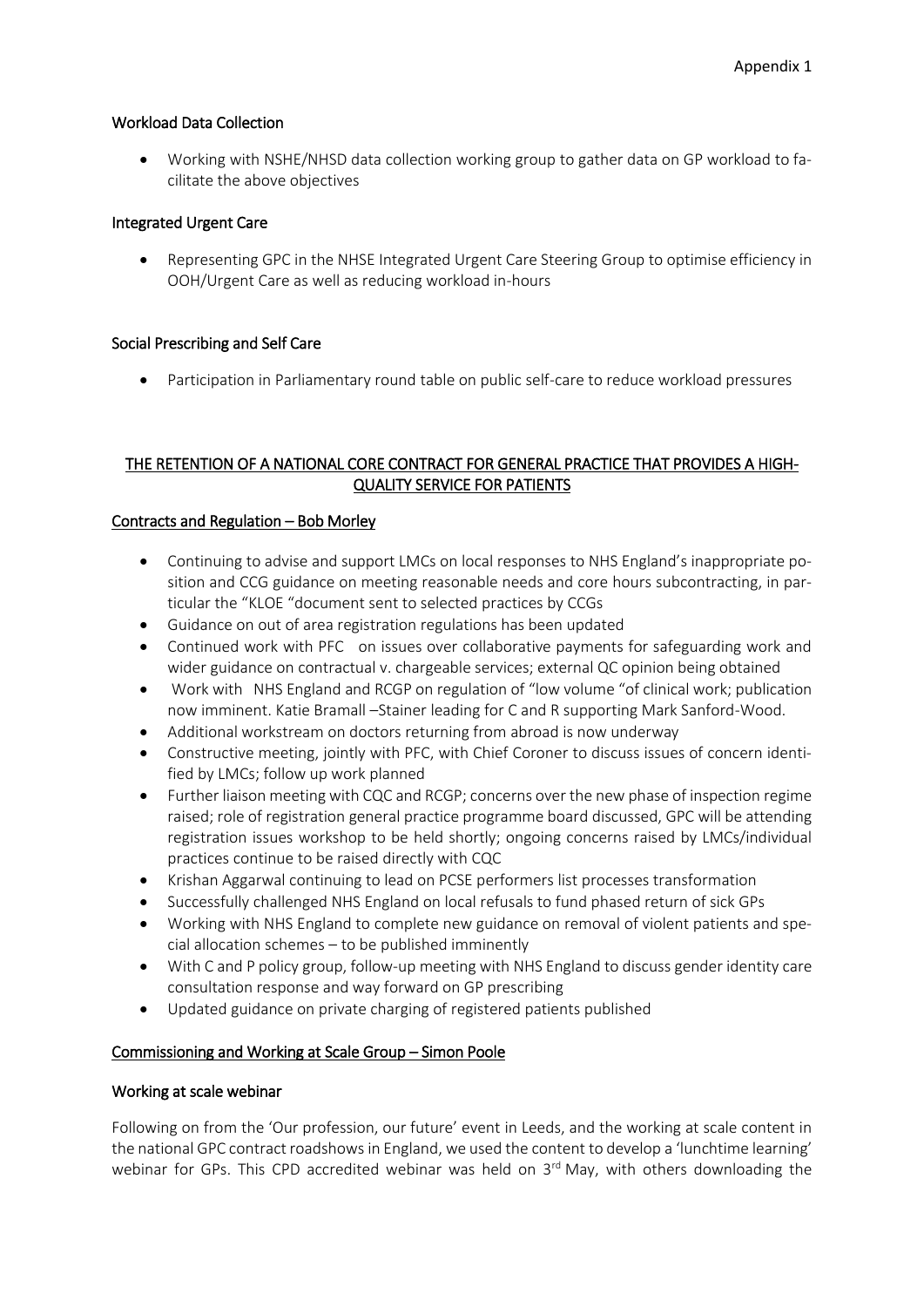podcast after the event. Numbers so far exceed 150. Feedback was very good with 91% of giving overall evaluation of excellent or good, and with the remainder reporting satisfaction. 100% of respondents reported finding the content presentation helpful, 95% judged their knowledge and awareness to have improved and 89% expressing an interest in attending a similar event on working at scale in General Practice in the future.

## Primary Care Networks

Simon has been invited to attend a series of meetings with NHSE on an External Reference Group to contribute to the development of Primary Care Networks (PCNs) as mentioned the in recent NHS England Planning Guidance. The first of these meeting is planned to take place in July, with further meetings through the autumn. Farah and Simon met with Dr Nav Chana at the offices of the NAPC to discuss the experience of Primary Care Homes, and it is felt that there was much common ground to push for policy to put GPs in the driving seat for PCNs where they are keen to lead. The RCGP will also attend the group and we have had conversations to identify our areas of agreement in order to be able to influence the development of PCNs in the best interest of the profession.

# ACOs, ICSs & STPs

The BMA continues to monitor developments further to the Judicial Review, and GPC contributes to policy development via the Chair and the Policy Lead contributing to the pan BMA STP discussion Listserver

## Independent Contractor Review

Nigel Watson has agreed that we will feed into the workstream currently being led by NHSE on the relationship between "system architecture" and independent contractor status. It is very important that the voice of GPC is heard if the nature of the independent contractor status is affected by proposals to change the structure of the way GPs work and interface with other parts of the system at scale.

## Commissioning gaps

We have carried out some research looking at current commissioning gaps in England, assessing where there is variation in what local services CCGS commission in different areas, thereby creating a 'postcode lottery'. As part of this, we have submitted an FOI to all CCGs, requesting data on what enhanced services they fund in their areas, and how has been spent on each service for the period of 2016-2018. The results of these FOI requests are currently being analysed and will be shared with LMCs. What is clear as we try to understand the data is the variation in ways in which different services are commissioned and the lack of uniformity in the description of these processes.

## Care Homes

We are developing a discussion paper on examples of good practice for cost-effective initiatives that involve GP practices supporting the care of people in nursing and care homes, including end of life care. Examples have been provided by GP members, which we will be incorporating into a paper to be published later this year. We will be sharing our work with NHS England to feed into best practice at the front line.

# PREMISES, IT INFRASTRUCTURE AND ADMINISTRATIVE SUPPORT TO ENABLE THE DELIVERY OF QUALITY CARE

## Premises and practice finance – Ian Hume

**PCSE**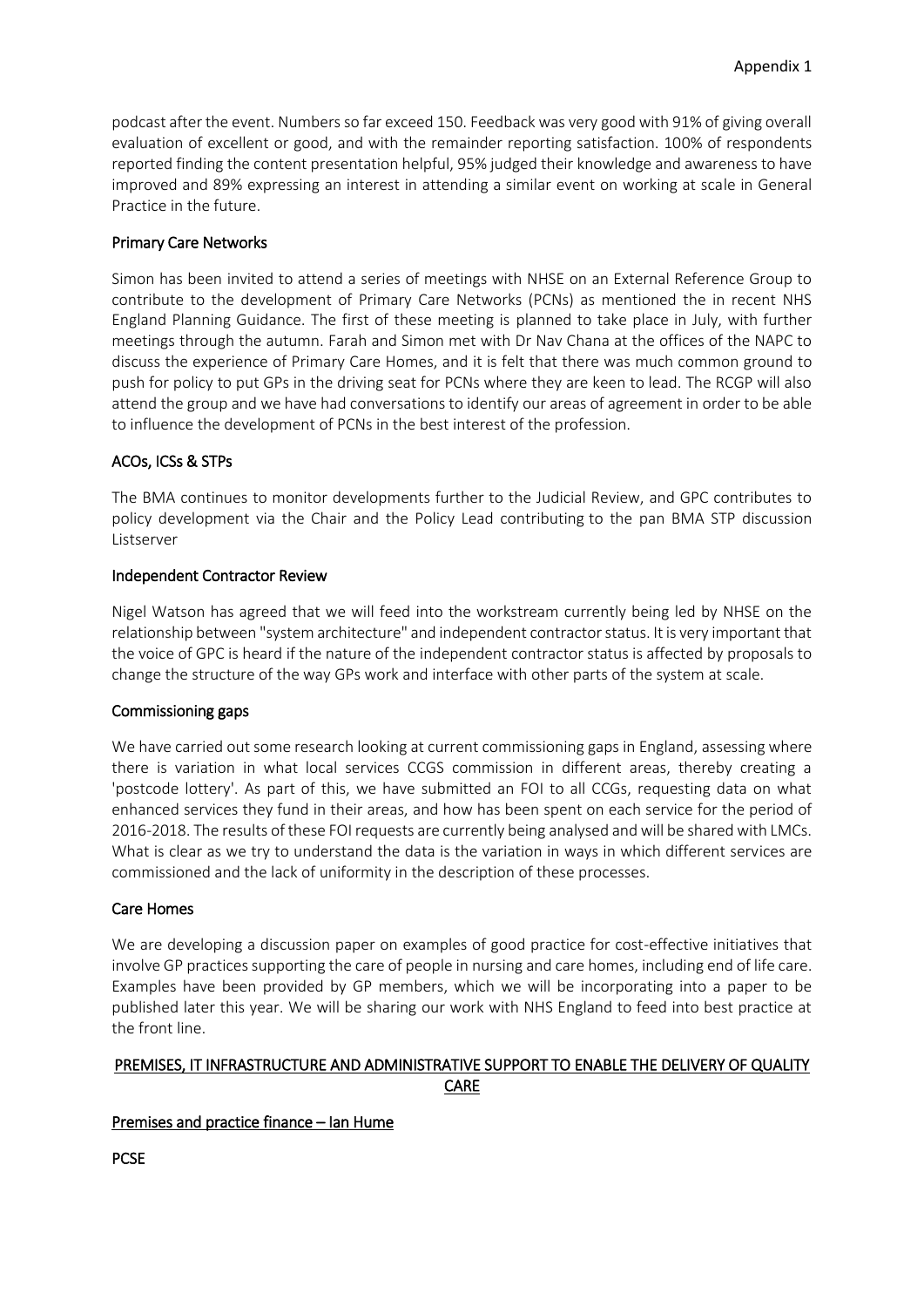Since the last update, the National Audit Office has published a report on NHS England's management of the primary care support services contract provided by Capita. Key findings include:

NHS England imposed a £5.3 million in contract penalties on Capita between January 2016 and April 2017;

- Failure to deliver key aspects of the service put primary care services and, potentially, patients at risk of serious harm, but no actual harm has been identified;
- NHS England served default notices, placing five of Capita's nine services in a formal rectification process in September 2016;
- NHS England's decision to contract with Capita both to run existing services and also simultaneously to transform those services, was high risk.

Following the publication of the report, Dr Richard Vautrey, GPCE chair, has written to NHS England to express his disappointment that after over two years of operation the service continues to fall short of an acceptable standard. The letter has also been shared with senior governmental figures such as Sarah Wollaston, Chair of the Health Select Committee in the House of Commons and Meg Hillier, Chair of the Public Accounts Committee.

The Public Accounts Committee has since held an oral evidence session on 18 June, also looking into NHS England's handling of the contract with Capita. We submitted written evidence to the committee as part of our continued efforts to lobby for the outstanding issues to be resolved.

Further details on our efforts is available on th[e BMA website,](https://www.bma.org.uk/collective-voice/committees/general-practitioners-committee/gpc-current-issues/capita-service-failure) including resources to assist practices in resolving their outstanding issues such as statutory demand templates and SAR forms.

### NHS England premises review

GPC has attended the first meeting of the Core Steering group and the wider advisory group of NHS England's premises review. We have agreed the terms of reference and scope of the review with NHS England and Department of Health.

We are in the process of setting up the internal reference group who will engage and advise us on propositions as the review progresses. This group will be set up of particular representatives to ensure our positions are positive and responsive to all GPs, current and future. We have nearly confirmed all representatives. Our premises policy group will also feed into this work on an ongoing basis. We are also developing a survey to send out to GP colleagues to ensure we have the background information from across England in order to inform our work.

### Premises Cost Directions

We have yet to receive the updated PCDs and are growing increasingly frustrated that we have not received them, given that we agreed the policy changes with NHS England in February this year. We have written to NHS England urgently about this several times and have now arranged to meet with them on this and the issues with development grants more generally later this month.

### NHS Property Services – service charges

We have continued to meet NHSE and NHSPS, and have liaised with several LMCs and fully understand the difficultly and frustration felt by our members. We have intervened in cases where practices have received threatening or intimidating letters about service charges, and have made it very clear to NHSPS that such approaches are counterproductive while we are attempting to reach a satisfactory negotiated